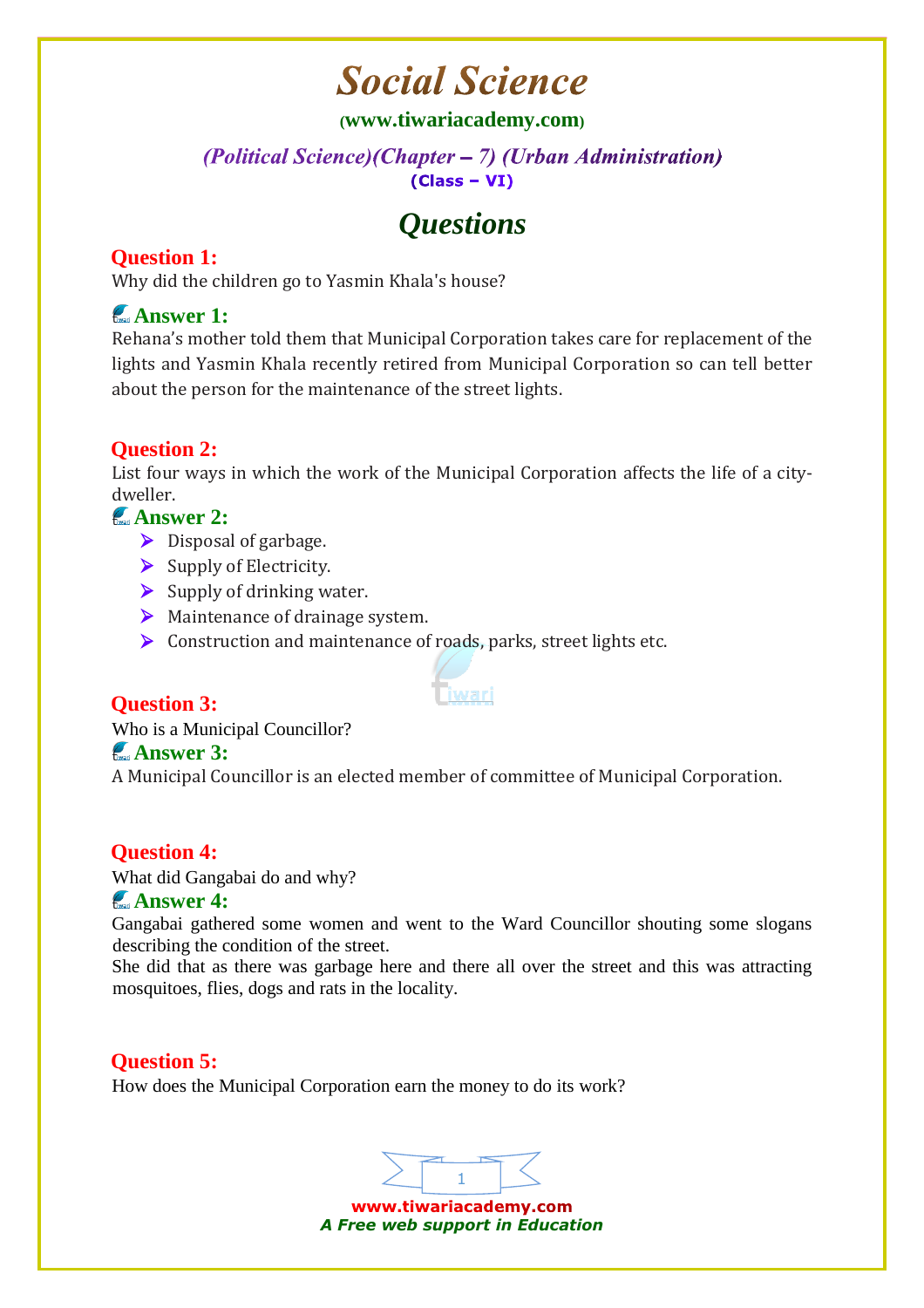# **Social Science**

#### **([www.tiwariacademy.com](http://www.tiwariacademy.com/))**

(Political Science) (Chapter - 7) (Urban Administration)  $(Class - VI)$ 

### **Answer 5:**

The Municipal Corporation earns money in the form of different taxes:

- $\blacktriangleright$  House tax
- $\blacktriangleright$  Education tax
- $\triangleright$  Hotel or shop tax
- Movie tax

#### **Question 6:**

#### **Discuss**

In the two photographs you see different ways of collecting and disposing garbage. Photo 1:



Photo 2:



**ii)** What are the dangers of collecting garbage in the manner shown in the first photograph? **iii**) Why do you think that proper ways of disposing garbage are not available to those who work in municipalities?

#### **Answer 6:**

**i)** In the 2nd photo the way of disposing garbage is better.

**ii)** The persons collecting garbage in the first photo may get infected or may fall ill. **iii)**

- Lack of funds
- $\triangleright$  Careless behavior of the officials

2 www.tiwariacademy.com *A Free web support in Education*